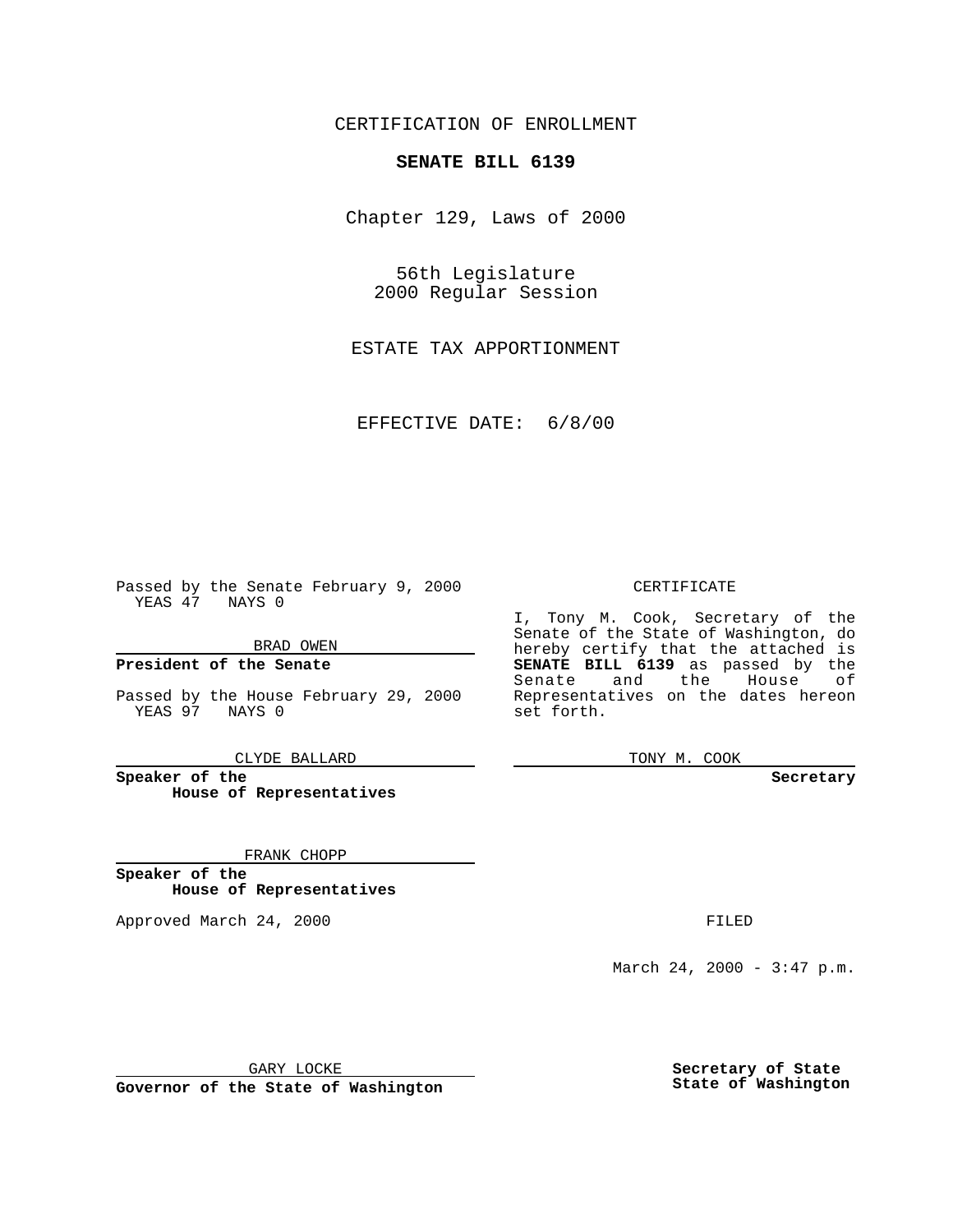## **SENATE BILL 6139** \_\_\_\_\_\_\_\_\_\_\_\_\_\_\_\_\_\_\_\_\_\_\_\_\_\_\_\_\_\_\_\_\_\_\_\_\_\_\_\_\_\_\_\_\_\_\_

\_\_\_\_\_\_\_\_\_\_\_\_\_\_\_\_\_\_\_\_\_\_\_\_\_\_\_\_\_\_\_\_\_\_\_\_\_\_\_\_\_\_\_\_\_\_\_

Passed Legislature - 2000 Regular Session

**State of Washington 56th Legislature 2000 Regular Session**

**By** Senators Johnson, Heavey and Gardner

Read first time 01/10/2000. Referred to Committee on Judiciary.

1 AN ACT Relating to estate tax apportionment; and amending RCW 2 83.110.010, 83.110.020, 83.110.030, 83.110.050, 83.110.060, and 3 83.110.090.

4 BE IT ENACTED BY THE LEGISLATURE OF THE STATE OF WASHINGTON:

5 **Sec. 1.** RCW 83.110.010 and 1998 c 292 s 402 are each amended to 6 read as follows:

7 As used in this chapter, the following terms have the meanings 8 indicated unless the context clearly requires otherwise.

9 (1) "Estate" means the gross estate of a decedent as determined for 10 the purpose of federal estate tax and the estate tax payable to this 11 state;

12 (2) ((<del>"Excise tax" means the federal excise tax imposed by section</del> 13 4980A(d) of the Internal Revenue Code, and interest and penalties 14 imposed in addition to the excise tax;

15  $(3)$ )) "Fiduciary" means executor, administrator of any description, 16 and trustee;

17  $((\frac{4}{3})$  (3) "Internal Revenue Code" means the United States 18 Internal Revenue Code of 1986, as defined in and as of the date 19 specified in RCW 83.100.020;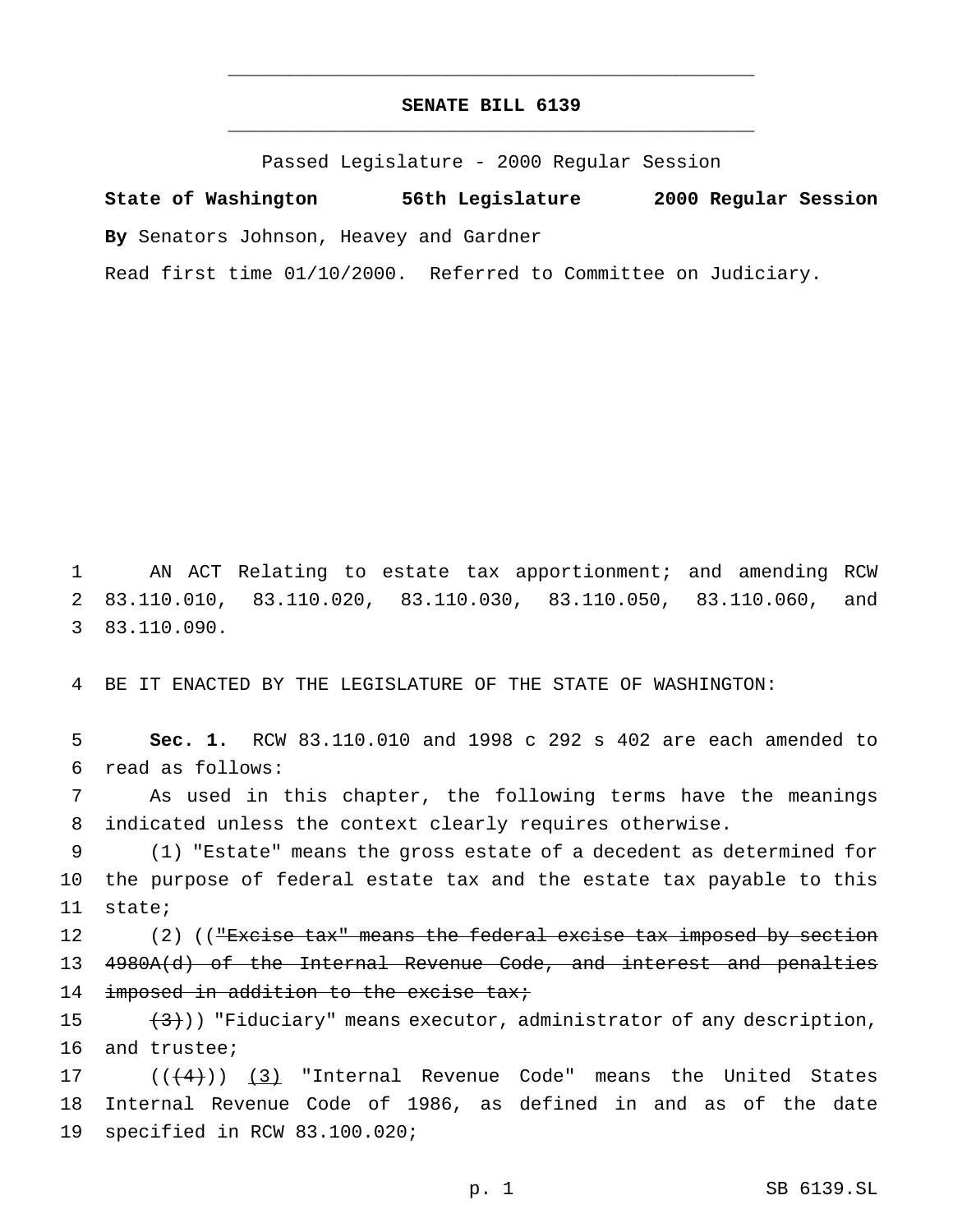1 ((<del>(5)</del>)) (4) "Person" means any individual, partnership, 2 association, joint stock company, corporation, government, political 3 subdivision, governmental agency, or local governmental agency;

 (((6) "Persons interested in retirement distributions" means any person determined as of the date the excise tax is due, including a personal representative, guardian, trustee, or beneficiary, entitled to 7 receive, or who has received, by reason of or following the death of a decedent, any property or interest therein which constitutes a retirement distribution as defined in section 4980A(e) of the Internal Revenue Code, but this definition excludes any alternate payee under a qualified domestic relations order as such terms are defined in section 12 414(p) of the Internal Revenue Code;

 $(7)$ )) (5) "Person interested in the estate" means any person, including a personal representative, guardian, or trustee, entitled to receive, or who has received, from a decedent while alive or by reason of the death of a decedent any property or interest therein included in 17 the decedent's ((taxable)) estate;

18  $((+8))$  (6) "Qualified heir" means a person interested in the 19 estate who is entitled to receive, or who has received, an interest in 20 qualified real property or a qualified family-owned business interest;

21  $((+9))$  (7) "Qualified real property" means real property for which 22 the election described in section 2032A of the Internal Revenue Code 23 has been ((made)) allowed;

24 (( $(10)$ ) (8) "Qualified family-owned business interest" means a 25 family-owned business interest for which the election in section 2057 26 of the Internal Revenue Code has been allowed;

27 (9) "State" means any state, territory, or possession of the United 28 States, the District of Columbia, or the Commonwealth of Puerto Rico; 29 and

30  $((+11))$   $(10)$  "Tax" means the federal estate tax( $(-)$  the excise tax 31 defined in subsection  $(2)$  of this section,)) and the estate tax payable 32 to this state and interest and penalties imposed in addition to the 33 tax, but not the additional estate tax under section 2032A(c) or 34 2057(f) of the Internal Revenue Code. Unless the will, trust, or other 35 dispositive instrument otherwise provides, apportionment of estate, 36 inheritance, legacy, or succession tax payable to any other state, or 37 to any foreign country, and interest and penalties imposed in addition 38 to the tax, shall be governed by the law of that state or foreign 39 country.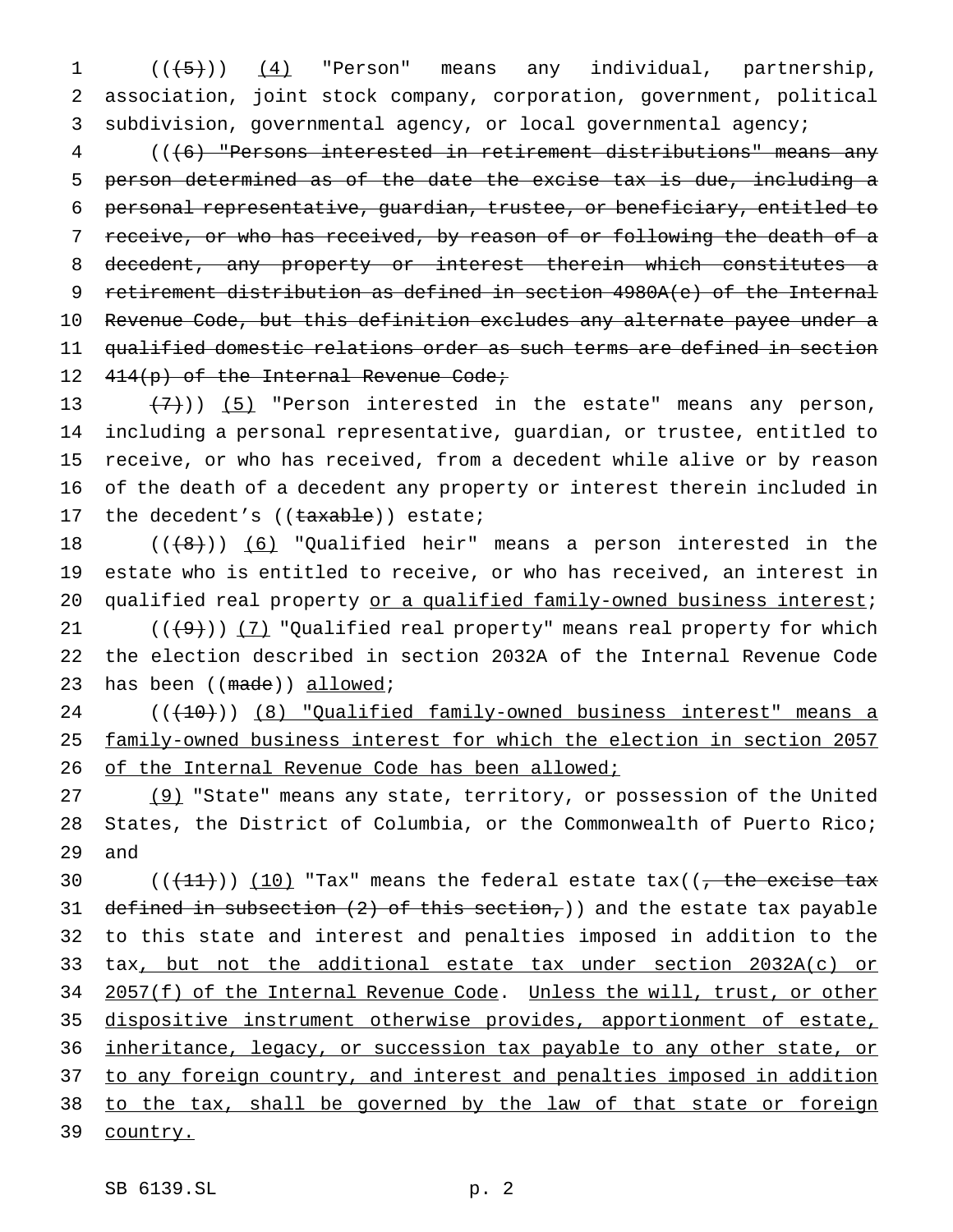1 **Sec. 2.** RCW 83.110.020 and 1989 c 40 s 2 are each amended to read 2 as follows:

 $($   $($   $($   $\{$   $\}$   $)$   $\{$   $\}$   $\{$   $\}$   $\{$   $\}$   $\{$   $\}$   $\{$   $\}$   $\{$   $\{$   $\}$   $\{$   $\}$   $\{$   $\}$   $\{$   $\}$   $\{$   $\}$   $\{$   $\}$   $\{$   $\}$   $\{$   $\}$   $\{$   $\}$   $\{$   $\}$   $\{$   $\{$   $\}$   $\{$   $\}$   $\{$   $\}$   $\{$ 4 83.110.090 ((or subsection (2) of this section)), and unless the will, 5 trust, or other dispositive instrument otherwise provides, the tax( $(\tau$ 6 but not the excise  $\text{tax}_r$ ) shall be apportioned among all persons interested in the estate. Except as provided in RCW 83.110.050, the apportionment shall be made in the proportion that the value of the interest of each person interested in the estate bears to the total value of the interests of all persons interested in the estate. Except as provided in RCW 83.110.050, the values used in determining the tax shall be used for that purpose.

13  $((2)$  Excise tax. Except as provided in RCW  $83.110.030(6)$  and 14 unless the will, beneficiary designation, trust, or other instrument 15 governing the disposition of property subject to the excise tax 16 otherwise provides, the excise tax shall be apportioned among and 17 charged to the persons interested in retirement distributions on which 18 the excise tax is actually imposed. Each person shall be severally 19 <del>liable for the timely payment of the portion of the excise tax so</del> 20 apportioned to the person. The apportionment shall be made in the 21 proportion that the value of the interest of each person interested in 22 the retirement distributions bears to the total value of the interests 23 of all persons interested in the retirement distributions. The values 24 used in determining the excise tax shall be used for that purpose. In 25 order to facilitate timely payment of the excise tax, the fiduciary 26 shall have the right, but not the obligation, in addition to any other 27 power and consistent with the power granted by RCW 11.98.070(13), to 28 make loans, either secured or unsecured at such interest as the 29 fiduciary may determine, not exceeding the amount of the excise tax so 30 apportioned to the persons liable for payment of the excise tax. If 31 the fiduciary or other person is required to pay the excise tax, the 32 fiduciary or other person shall have the rights of recovery provided in 33 RCW 83.110.040 or otherwise.))

34 **Sec. 3.** RCW 83.110.030 and 1990 c 180 s 6 are each amended to read 35 as follows:

36 (1) The court having jurisdiction over the administration of the 37 estate of a decedent shall determine the apportionment of the tax. If 38 there are no probate proceedings, the court of the county wherein the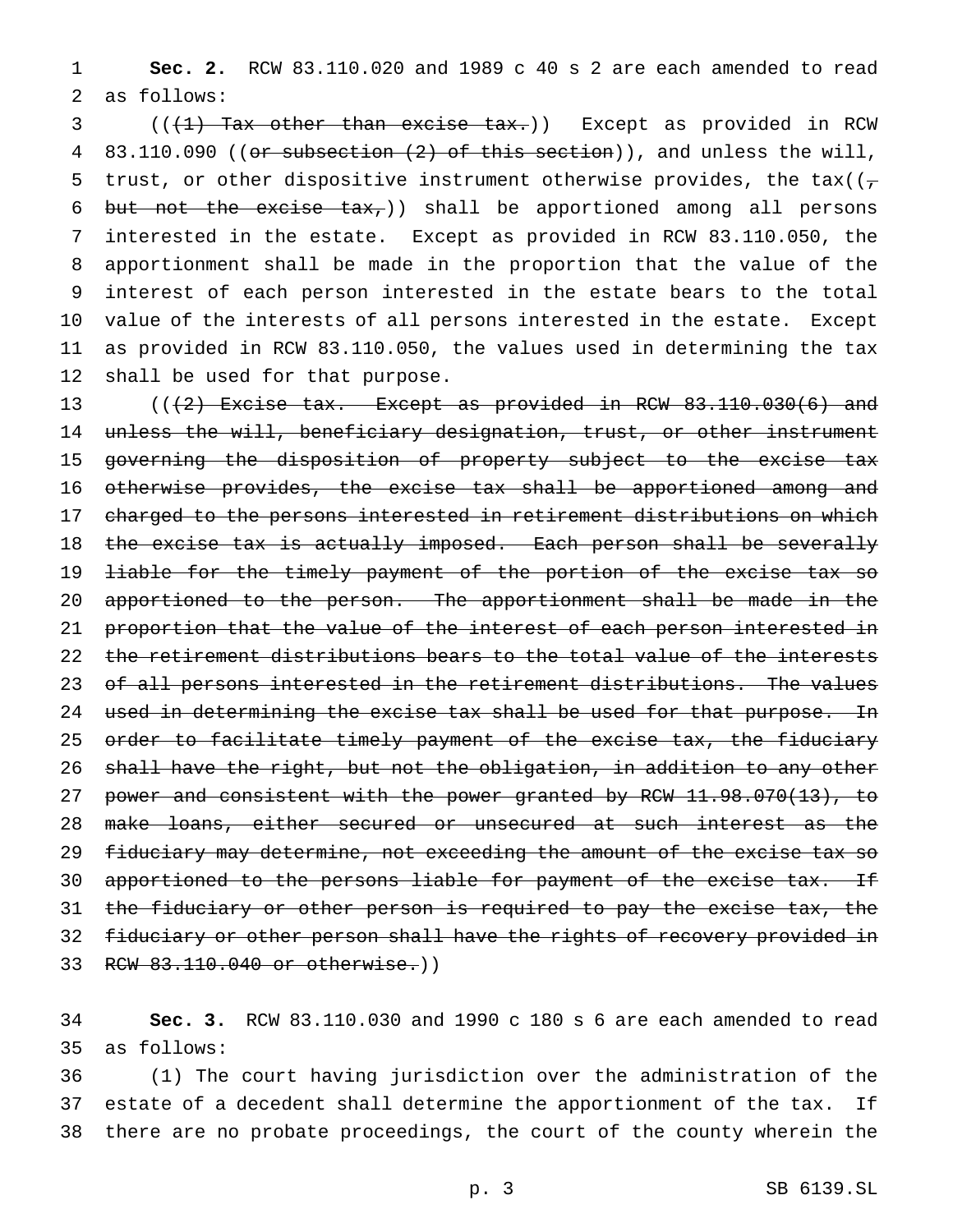decedent was domiciled at death shall determine the apportionment of the tax upon the application of the person required to pay the tax.

 (2) If the court finds that it is inequitable to apportion interest and penalties in the manner provided in this chapter because of special circumstances, it may direct apportionment thereon in the manner it finds equitable.

 (3) The expenses reasonably incurred by any fiduciary and by other persons interested in the estate in connection with the determination of the amount and apportionment of the tax shall be apportioned as provided in RCW 83.110.020 and charged and collected as a part of the tax apportioned. If the court finds it is inequitable to apportion the expenses as provided in RCW 83.110.020, it may direct apportionment thereof equitably.

 (4) If the court finds that the assessment of penalties and interest is due to delay caused by the negligence of the fiduciary, the court may charge the fiduciary with the amount of the assessed penalties and interest.

 (5) In any suit or judicial proceeding to recover from any person interested in the estate the amount of the tax apportioned to the person in accordance with this chapter, the determination of the court in respect thereto is prima facie correct.

 $($   $($   $($   $\uparrow$   $\uparrow$   $)$  In the case where there are successive interests with respect 23 to retirement distributions, the excise tax shall be equitably apportioned by the court having jurisdiction over the administration of 25 the estate among the persons interested in the retirement distributions 26 as defined in RCW 83.110.010(6).))

 **Sec. 4.** RCW 83.110.050 and 1993 c 73 s 11 are each amended to read as follows:

 (1) In making an apportionment, allowances shall be made for any exemptions granted, any classification made of persons interested in the estate, and any deductions and credits allowed by the law imposing the tax.

 (2) Any exemption or deduction allowed (a) by section 2057 of the 34 Internal Revenue Code, (b) by reason of the relationship of any person 35 to the decedent, or  $(c)$  by reason of the purposes of the gift inures to the benefit of the person bearing that relationship or receiving the gift. When an interest is subject to a prior present interest which is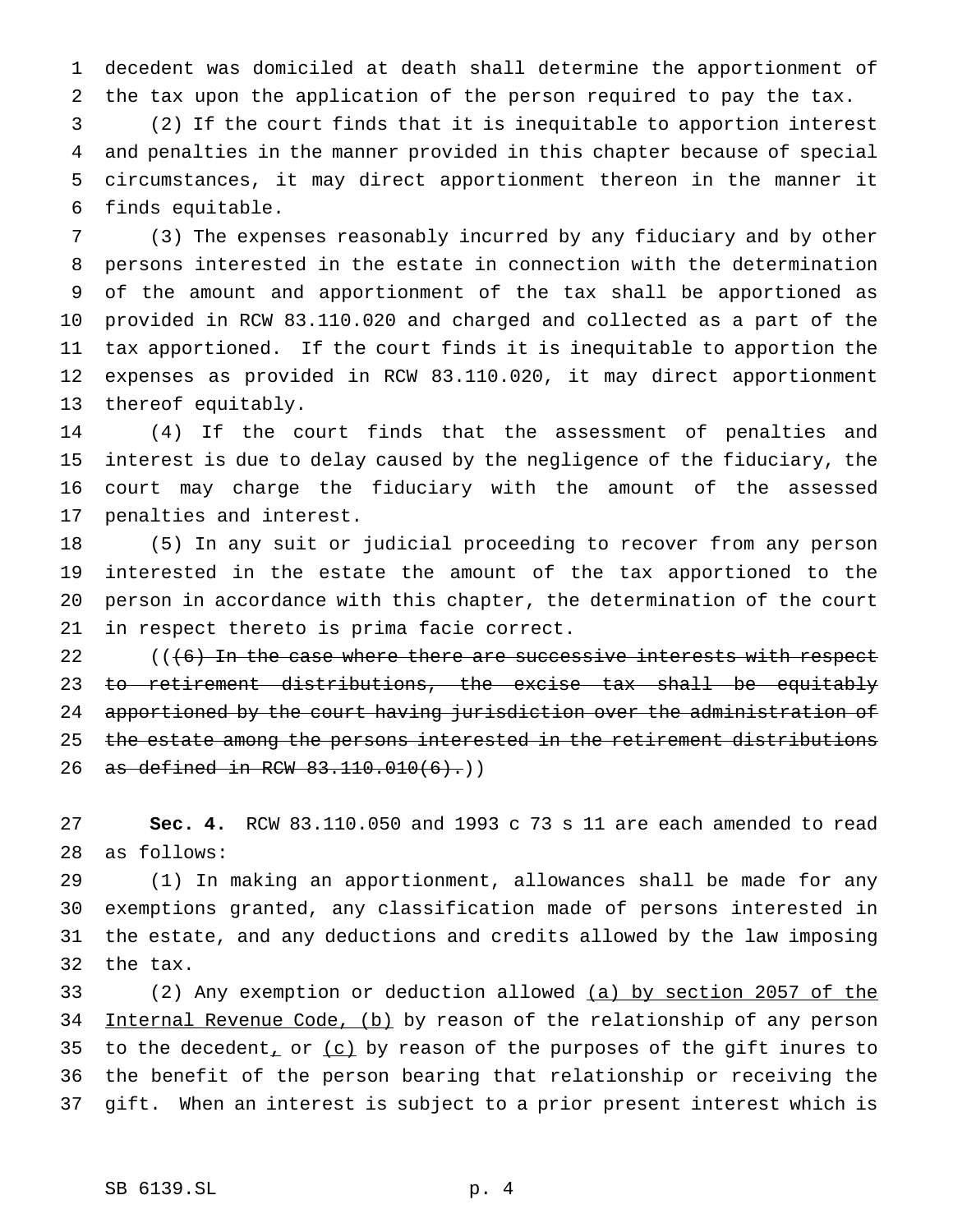not allowable as a deduction, the tax apportionable against the present interest shall be paid from principal.

 (3) Any deduction for property previously taxed and any credit for gift taxes or death taxes of a foreign country paid by the decedent or the decedent's estate inures to the proportionate benefit of all persons liable to apportionment.

 (4) Any credit for inheritance, succession, or estate taxes or taxes in the nature thereof in respect to property or interests includable in the estate inures to the benefit of the persons or interests chargeable with the payment thereof to the extent that or in proportion that the credit reduces the tax.

 (5) To the extent that property passing to or in trust for a surviving spouse or any charitable, public, or similar gift or bequest does not constitute an allowable deduction for purposes of the tax solely by reason of an inheritance tax or other death tax imposed upon and deductible from the property, the property shall not be included in the computation provided for in this chapter, and to that extent no apportionment shall be made against the property. This does not apply in any instance where the result under section 2053(d) of the Internal Revenue Code relates to deduction for state death taxes on transfers 21 for public, charitable, or religious uses. To the extent the amount otherwise allowed as a deduction under section 2057 of the Internal Revenue Code does not constitute an allowable deduction for purposes of 24 the tax solely by reason of an inheritance tax or other death tax 25 imposed upon and deductible from the amount, the amount shall not be included in the computation provided for in this chapter, and to that extent no apportionment shall be made against the amount.

28 (6) In the case of qualified real property or a qualified family-29 owned business interest, the apportionment of the tax shall be based on the values that would have been used to determine the tax without 31 regard to section 2032A or 2057 of the Internal Revenue Code. The reduction in the tax attributable to the application of section 2032A 33 or 2057 shall inure as follows:

 (a) First to the benefit of the qualified heirs in proportion to 35 their relative interests in the qualified real property or qualified 36 family-owned business interest, until the tax attributable to the 37 qualified real property or qualified family-owned business interest is reduced to zero;